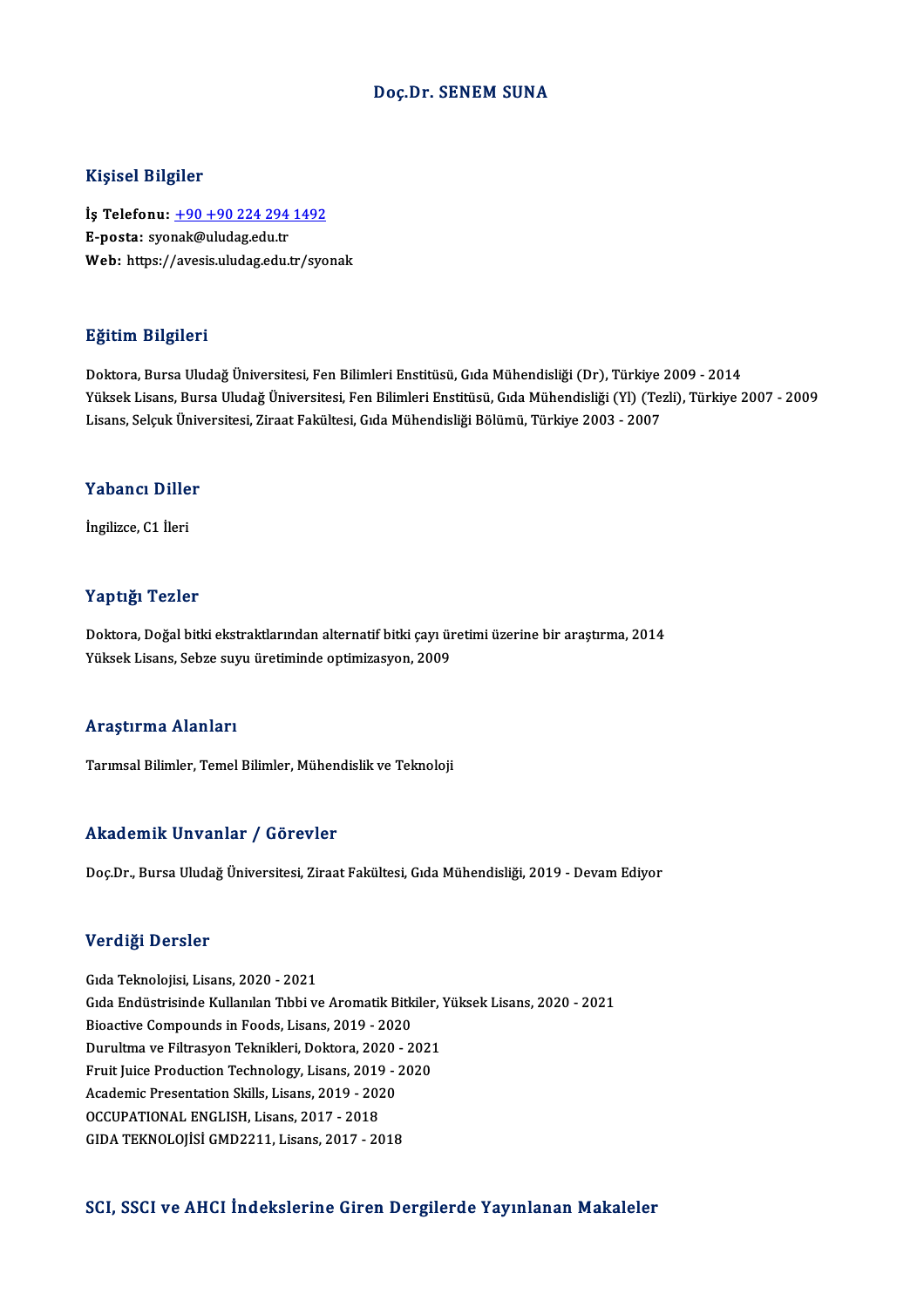I. Effects of different pretreatments on the physicochemical characteristics and quality criteria of Effects of different pretreatments on the physicochemical characte:<br>chestnut (Castanea sativa Mill.) pickle: A new value-added product Effects of different pretreatments<br>chestnut (Castanea sativa Mill.) pic<br>SUNA S., Avsar B., Kocer S., ÇOPUR Ö. U.<br>JOUPNAL OF FOOD PROCESSING AND R chestnut (Castanea sativa Mill.) pickle: A new value-added product<br>SUNA S., Avsar B., Kocer S., ÇOPUR Ö. U.<br>JOURNAL OF FOOD PROCESSING AND PRESERVATION, cilt.45, 2021 (SCI İndekslerine Giren Dergi)<br>Effect of High Enustase SUNA S., Avsar B., Kocer S., ÇOPUR Ö. U.<br>JOURNAL OF FOOD PROCESSING AND PRESERVATION, cilt.45, 2021 (SCI İndekslerine Giren Dergi)<br>II. Effect of High Fructose Corn Sirup on Pancreatic Ductal Adenocarcinoma Induced by Dimet JOURNAL OF FOOD PROCESSING AN<br>Effect of High Fructose Corn Sin<br>Benzantracene (DMBA) in Rats<br>Özen Sinir C, Inan S, Suna S, Tame Effect of High Fructose Corn Sirup on Pancreatic Ductal Adenocarcinoma Induced by Dimethyl<br>Benzantracene (DMBA) in Rats<br>Özcan Sinir G., Inan S., Suna S., Tamer C. E. , Akgül M. B. , Bagdas D., Sönmez G., Evrensel T., Kaya **Be**<br>Öz<br>al Özcan Sinir G., Inan S., Suna S., Tamer C. E. , Akgül M. B. , Bagdas D., Sönmez G., Evrensel T., Kaya E., Sarandöl E., et<br>al.<br>NUTRITION AND CANCER-AN INTERNATIONAL JOURNAL, cilt.73, sa.2, ss.339-349, 2021 (SCI İndekslerine al.<br>NUTRITION AND CANCER-AN INTERNATIONAL JOURNAL, cilt.73, sa.2, ss.339-349, 2021 (SCI İndekslerine Giren<br>Dergi) NUTRITION AND CANCER-AN INTERNATIONAL JOURNAL, cilt.73, sa.2, ss.339-349, 2021 (SCI Indekslerine G<br>Dergi)<br>III. Evaluation of bioaccessibility and functional properties of kombucha beverages fortified with<br>different modisin Dergi)<br><mark>Evaluation of bioaccessibility and</mark><br>different medicinal plant extracts<br>Tamer G.E., Tamel S.G., Suna S., Karal Evaluation of bioaccessibility and functional properties of kombucha beverages<br>different medicinal plant extracts<br>Tamer C. E. , Temel Ș. G. , Suna S., Karabacak A., Ozcan T., Ersan L. Y. , Kaya B. T. , Copur Ö. U.<br>TURKISH different medicinal plant extracts<br>Tamer C. E. , Temel Ş. G. , Suna S., Karabacak A., Ozcan T., Ersan L. Y. , Kaya B. T. , Copur Ö. U.<br>TURKISH JOURNAL OF AGRICULTURE AND FORESTRY, cilt.45, sa.1, ss.13-32, 2021 (SCI İndeksl Tamer C. E. , Temel Ş. G. , Suna S., Karabacak A., Ozcan T., Ersan L. Y. , Kaya B. T. , Copur Ö. U.<br>TURKISH JOURNAL OF AGRICULTURE AND FORESTRY, cilt.45, sa.1, ss.13-32, 2021 (SCI İndekslerine Girei<br>IV. DRYING CHARACTERIST TURKISH JOURNAL OF AGRICU<br>DRYING CHARACTERISTICS<br>PUMPKIN FRUIT LEATHER<br>Karabasak A O - SUNA S - Dars DRYING CHARACTERISTICS, MINERAL CON<br>PUMPKIN FRUIT LEATHER<br>Karabacak A. O. , SUNA S., Dorak S., ÇOPUR Ö. U.<br>LATIN AMERICAN APRI JED RESEARCH .sil 51 . PUMPKIN FRUIT LEATHER<br>Karabacak A. O. , SUNA S., Dorak S., ÇOPUR Ö. U.<br>LATIN AMERICAN APPLIED RESEARCH, cilt.51, sa.3, ss.193-201, 2021 (SCI İndekslerine Giren Dergi) Karabacak A. O., SUNA S., Dorak S., ÇOPUR Ö. U.<br>LATIN AMERICAN APPLIED RESEARCH, cilt.51, sa.3, ss.193-201, 2021 (SCI indekslerine Giren Dergi)<br>V. Investigations of some quality parameters and mathematical modeling of drie LATIN AMERICAN APPLIED RESEARCH, cilt.51, sa.3, ss<br>Investigations of some quality parameters and i<br>Halil T., TAMER C. E. , SUNA S., ÖZKAN KARABACAK A.<br>HEAT AND MASS TRANSEED, silt 56, ss 4, ss 1999, 111 Investigations of some quality parameters and mathematical modeling of dried full<br>Halil T., TAMER C. E. , SUNA S., ÖZKAN KARABACAK A.<br>HEAT AND MASS TRANSFER, cilt.56, sa.4, ss.1099-1115, 2020 (SCI İndekslerine Giren Dergi) Halil T., TAMER C. E. , SUNA S., ÖZKAN KARABACAK A.<br>HEAT AND MASS TRANSFER, cilt.56, sa.4, ss.1099-1115, 2020 (SCI Indekslerine Giren Dergi)<br>VI. Effects of hot air, microwave and vacuum drying on drying characteristics and HEAT AND MASS TRANSFER, cilt.56, sa.4, ss.1099-111<br>Effects of hot air, microwave and vacuum dryin<br>bioaccessibility of medlar fruit leather (pestil)<br>SUNA S Effects<br>bioacce<br>SUNA S.<br>EOOD SC bioaccessibility of medlar fruit leather (pestil)<br>SUNA S.<br>FOOD SCIENCE AND BIOTECHNOLOGY, cilt.28, sa.5, ss.1465-1474, 2019 (SCI İndekslerine Giren Dergi)<br>Investigation of duving kinetics and nhysicoshemical properties of SUNA S.<br>FOOD SCIENCE AND BIOTECHNOLOGY, cilt.28, sa.5, ss.1465-1474, 2019 (SCI İndekslerine Giren Dergi)<br>VII. Investigation of drying kinetics and physicochemical properties of mulberry leather (pestil) dried<br>with diff FOOD SCIENCE AND BIOTH<br>Investigation of drying<br>with different methods<br>SINA S. ÖZKAN KARARAC **Investigation of drying kinet<br>with different methods<br>SUNA S., ÖZKAN KARABACAK A.<br>JOUPNAL OF FOOD PROCESSING** With different methods<br>SUNA S., ÖZKAN KARABACAK A.<br>JOURNAL OF FOOD PROCESSING AND PRESERVATION, cilt.43, sa.8, 2019 (SCI İndekslerine Giren Dergi)<br>TRENDS AND POSSIBU ITIES OF THE USACE OF MEDICINAL HERRAL EXTRACTS IN REVER SUNA S., ÖZKAN KARABACAK A.<br>JOURNAL OF FOOD PROCESSING AND PRESERVATION, cilt.43, sa.8, 2019 (SCI İndekslerine Giren Dergi)<br>VIII. TRENDS AND POSSIBILITIES OF THE USAGE OF MEDICINAL HERBAL EXTRACTS IN BEVERAGE<br>PRODUCTIO **JOURNAL OF FO<br>TRENDS AND<br>PRODUCTION<br>SUNA S. TAMER** SUNAS.,TAMERC.E. ,ÖZCANSİNİRG. NATURAL BEVERAGES, cilt.13, ss.361-398, 2019 (SCI İndekslerine Giren Dergi) IX. LEMON VERBENA (LIPPIA CITRIODORA KUNTH) BEVERAGES: PHYSICOCHEMICAL PROPERTIES, NATURAL BEVERAGES, cilt.13, ss.361-398, 2019 (SCI İndekslerine Giren Dergi)<br>LEMON VERBENA (LIPPIA CITRIODORA KUNTH) BEVERAGES: PHYSICOCHEMICAL PROPERTIES<br>CONTENTS OF TOTAL PHENOLICS AND MINERALS, AND BIOACCESSIBILITY OF AN LEMON VERBENA (LIPPIA CITRIODORA KUNTH) BEV<br>CONTENTS OF TOTAL PHENOLICS AND MINERALS, A<br>Suna S., Incedayi B., Tamer C. E., Ozcan-Sinir G., Copur Ö. U.<br>ITALIAN JOURNAL OF FOOD SCIENCE sit 21 se 1 se 40 52 CONTENTS OF TOTAL PHENOLICS AND MINERALS, AND BIOACCESSIBILITY OF ANTIO.<br>Suna S., Incedayi B., Tamer C. E. , Ozcan-Sinir G., Copur Ö. U.<br>ITALIAN JOURNAL OF FOOD SCIENCE, cilt.31, sa.1, ss.40-53, 2019 (SCI İndekslerine Gire Suna S., Incedayi B., Tamer C. E. , Ozcan-Sinir G., Copur Ö. U.<br>ITALIAN JOURNAL OF FOOD SCIENCE, cilt.31, sa.1, ss.40-53, 2019 (SCI İndekslerine<br>X. A New Approach: Replacement and Alternative Foods for Food Industry<br>SINA S ITALIAN JOURNAL OI<br>A New Approach: I<br>SUNA S., ÇOPUR Ö. U.<br>ALTERNATIVE AND I SUNA S., ÇOPUR Ö. U.<br>ALTERNATIVE AND REPLACEMENT FOODS, cilt.17, ss.1-30, 2018 (SCI İndekslerine Giren Dergi) SUNA S., ÇOPUR Ö. U.<br>ALTERNATIVE AND REPLACEMENT FOODS, cilt.17, ss.1-30, 2018 (SCI İndekslerine Giren Dergi)<br>XI. Effects of long-term consumption of high fructose corn syrup containing peach nectar on body<br>weight sain in ALTERNATIVE AND REPLACEMENT FOOT<br>Effects of long-term consumption of<br>weight gain in sprague dawley rats<br>ÖZCAN S<sup>tNip</sup> C. SUNA S. Jpan S. Bagdas Effects of long-term consumption of high fructose corn syrup containing peach nectar on body<br>weight gain in sprague dawley rats<br>ÖZCAN SİNİR G., SUNA S., Inan S., Bagdas D., TAMER C. E. , ÇOPUR Ö. U. , SIĞIRLI D., SARANDÖL weight gain in sprague dawley rats<br>ÖZCAN SİNİR G., SUNA S., Inan S., Bagdas D., TAMER C. E. , ÇOPUR Ö. U. , SIĞIRLI D., SARANDÖL E.<br>ERCAN İ., et al.<br>FOOD SCIENCE AND TECHNOLOGY, cilt.37, sa.2, ss.337-343, 2017 (SCI İndeksl ÖZCAN SİNİR G., SUNA S., Inan S., Bagdas D., TAMER C. E., ÇOPUR Ö. U., SIĞIRLI D., SARANDÖL E., SÖNMEZ G., XII. A study of fortification of lemonade with herbal extracts TAMERC.E. ,Yekeler F.Z. ,ÇOPURÖ.U. , İNCEDAYIB.,SUNAS. A study of fortification of lemonade with herbal extracts<br>TAMER C. E. , Yekeler F. Z. , ÇOPUR Ö. U. , İNCEDAYI B., SUNA S.<br>FOOD SCIENCE AND TECHNOLOGY, cilt.37, sa.1, ss.45-51, 2017 (SCI İndekslerine Giren Dergi)<br>Impact of TAMER C. E. , Yekeler F. Z. , ÇOPUR Ö. U. , İNCEDAYI B., SUNA S.<br>FOOD SCIENCE AND TECHNOLOGY, cilt.37, sa.1, ss.45-51, 2017 (SCI İndekslerine Giren Dergi)<br>XIII. Impact of different drying parameters on color, beta-carotene FOOD SCIENCE AND TECHNOLOGY<br>Impact of different drying para<br>apricot (Prunus armeniaca L.)<br>INCEDAVI P. TAMER C.E., ÖZCAN Impact of different drying parameters on color, beta-care<br>apricot (Prunus armeniaca L.)<br>İNCEDAYI B., TAMER C. E. , ÖZCAN SİNİR G., SUNA S., ÇOPUR Ö. U.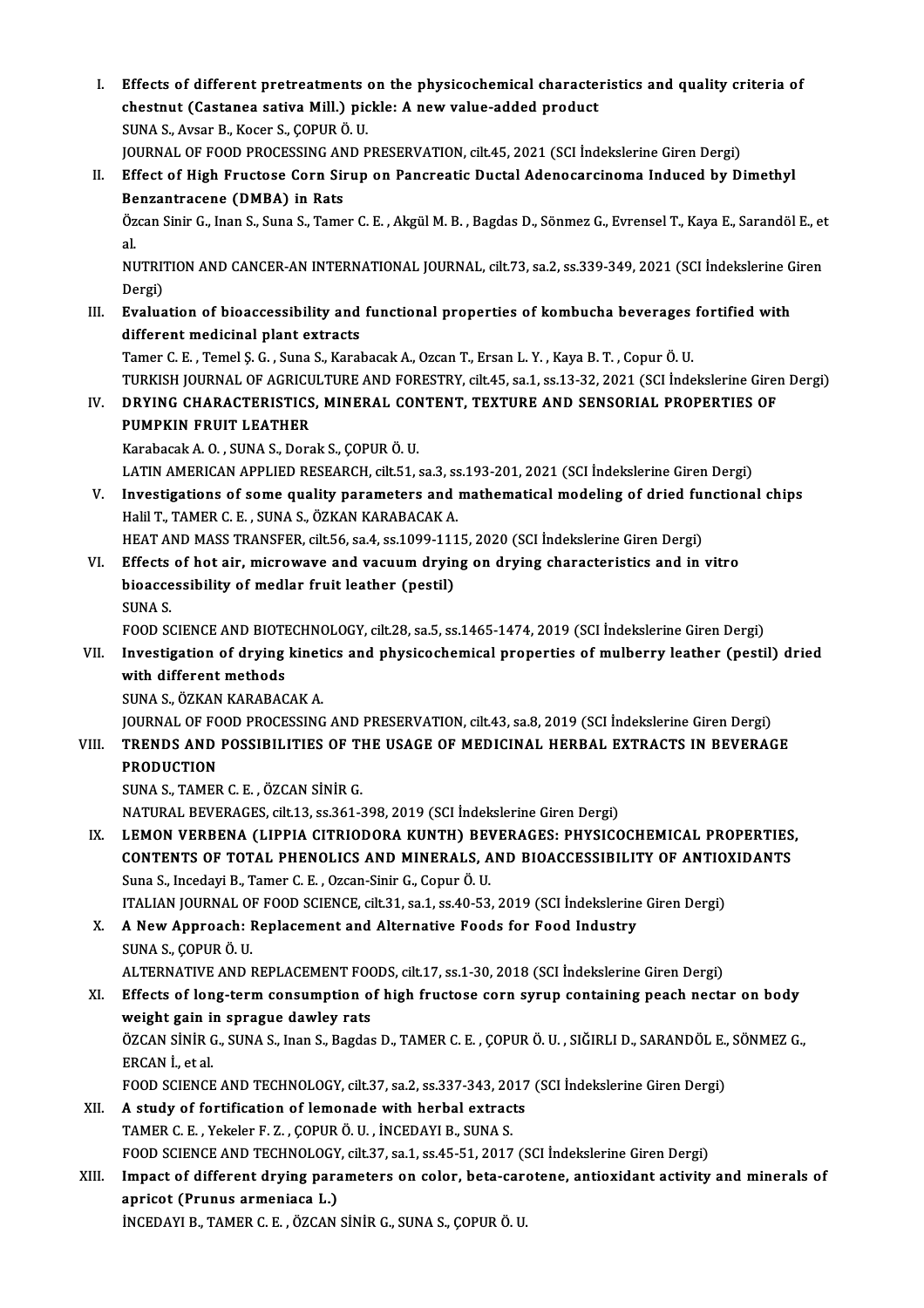FOOD SCIENCE AND TECHNOLOGY, cilt.36, sa.1, ss.171-178, 2016 (SCI İndekslerine Giren Dergi)<br>Physisal and Chamisal Properties of Pelmer (Malasses) Prodused with Different Cro

- FOOD SCIENCE AND TECHNOLOGY, cilt.36, sa.1, ss.171-178, 2016 (SCI İndekslerine Giren Dergi)<br>XIV. Physical and Chemical Properties of Pekmez (Molasses) Produced with Different Grape Cultivars<br>TÜRKPEN G. SUNA S. Joli G. JIVI FOOD SCIENCE AND TECHNOLOGY, cilt.36, sa.1, ss.<br>Physical and Chemical Properties of Pekmez<br>TÜRKBEN C., SUNA S., Izli G., UYLAŞER V., Demir C.<br>JOUPNAL OF ACRICULTURAL SCIENCES TARIM BL Physical and Chemical Properties of Pekmez (Molasses) Produced with Different Grape Cul<br>TÜRKBEN C., SUNA S., Izli G., UYLAŞER V., Demir C.<br>JOURNAL OF AGRICULTURAL SCIENCES-TARIM BILIMLERI DERGISI, cilt.22, sa.3, ss.339-348 TÜRKBEN C., SUNA S., Izli G., UYLAŞER V., Demir C.<br>JOURNAL OF AGRICULTURAL SCIENCES-TARIM BILIMLERI DERGISI, cilt.22, sa.3, ss.339-348, 2016 (SCI<br>İndekslerine Giren Dergi)
- XV. Impact of dryingmethods on physicochemical and sensory properties of apricot pestil SUNAS.,TAMERC.E. , İNCEDAYIB.,ÖZCANSİNİRG.,ÇOPURÖ.U. INDIANJOURNALOF TRADITIONALKNOWLEDGE, cilt.13, sa.1, ss.47-55,2014 (SCI İndekslerineGirenDergi) SUNA S., TAMER C. E., INCEDAYI B., ÖZCAN SINIR G., ÇOPUR Ö. U.<br>INDIAN JOURNAL OF TRADITIONAL KNOWLEDGE, cilt.13, sa.1, ss.47-55, 2<br>XVI. Impact of innovative technologies on fruit and vegetable quality<br>Suna S. Tamar C. E. S
- INDIAN JOURNAL OF TRADIT<br>Impact of innovative tech<br>Suna S., Tamer C. E. , Sayin L.<br>PULCARIAN CHEMICAL COM Impact of innovative technologies on fruit and vegetable quality<br>Suna S., Tamer C. E. , Sayin L.<br>BULGARIAN CHEMICAL COMMUNICATIONS, cilt.46, ss.131-136, 2014 (SCI İndekslerine Giren Dergi)<br>Hee of sunoneritical CO2 in food
- Suna S., Tamer C. E. , Sayin L.<br>BULGARIAN CHEMICAL COMMUNICATIONS, cil<br>XVII. Use of supercritical CO2 in food industry<br>Incedayi B., Suna S., Copur Ö. U. BULGARIAN CHEMICAL COMMI<br>Use of supercritical CO2 in f<br>Incedayi B., Suna S., Copur Ö. U.<br>BULGARIAN CHEMICAL COMMI Use of supercritical CO2 in food industry<br>Incedayi B., Suna S., Copur Ö. U.<br>BULGARIAN CHEMICAL COMMUNICATIONS, cilt.46, ss.126-130, 2014 (SCI İndekslerine Giren Dergi)<br>Nane annay duving annligations in food industuv
- XVIII. Nano-spray drying applications in food industry<br>Suna S., Sinir G., Copur Ö. U. BULGARIAN CHEMICAL COI<br>Nano-spray drying appli<br>Suna S., Sinir G., Copur Ö. U.<br>PULCARIAN CHEMICAL COI BULGARIAN CHEMICAL COMMUNICATIONS, cilt.46, ss.137-141, 2014 (SCI İndekslerine Giren Dergi) Suna S., Sinir G., Copur Ö. U.<br>BULGARIAN CHEMICAL COMMUNICATIONS, cilt.46, ss.137-141, 2014 (SCI İndekslerine Giren Dergi)<br>XIX. Determination of antioxidant activity, total phenolics and mineral contents of some functi
	- **BULGARIAN CHE**<br>Determination<br>vegetable juice<br>SUNA S. TAMER ( Determination of antioxidant activity, total<br>vegetable juice<br>SUNA S., TAMER C. E. , ÇOPUR Ö. U. , TURAN M. A.<br>JOUPMAL OF FOOD ACPICULTURE & ENVIRONM vegetable juice<br>SUNA S., TAMER C. E. , ÇOPUR Ö. U. , TURAN M. A.<br>JOURNAL OF FOOD AGRICULTURE & ENVIRONMENT, cilt.11, sa.2, ss.213-218, 2013 (SCI İndekslerine Giren Dergi)<br>ERRECTS OF MODIEJED ATMOSPHERE BACKACINC ON THE QUA
		-

- SUNA S., TAMER C. E. , ÇOPUR Ö. U. , TURAN M. A.<br>JOURNAL OF FOOD AGRICULTURE & ENVIRONMENT, cilt.11, sa.2, ss.213-218, 2013 (SCI İndekslerine Giren De<br>XX. EFFECTS OF MODIFIED ATMOSPHERE PACKAGING ON THE QUALITY OF MINI JOURNAL OF FOO<br>EFFECTS OF MC<br>CAULIFLOWER<br>Incedavi P. Suna XX. EFFECTS OF MODIFIED ATMOSPHERE PACKAGING ON THE QUALITY OF MINIMALLY PROCESSED<br>CAULIFLOWER<br>Incedayi B., Suna S.
	-

ACTA ALIMENTARIA, cilt.41, sa.4, ss.401-413, 2012 (SCI İndekslerine Giren Dergi)

Incedayi B., Suna S.<br>ACTA ALIMENTARIA, cilt.41, sa.4, ss.401-413, 2012 (SCI İndekslerine Giren Derg<br>XXI. Braluation of several Quality Criteria of Low Calorie Pumpkin Dessert<br>TAMER C.E. İNCERAYI B. Yanal S. B. Yanalı S. CO ACTA ALIMENTARIA, cilt.41, sa.4, ss.401-413, 2012 (SCI İnde<br>**Evaluation of several Quality Criteria of Low Calorie**<br>TAMER C. E. , İNCEDAYI B., Yonel S. P. , Yonak S., ÇOPUR Ö. U.<br>NOTULAE BOTANICAE HOPTI ACROBOTANICI CLUI N NOTULAE BOTANICAE HORTI AGROBOTANICI CLUJ-NAPOCA, cilt.38, sa.1, ss.76-80, 2010 (SCI İndekslerine Giren<br>Dergi) TAMER C. E., İNCEDAYI B., Yonel S. P., Yonak S., COPUR Ö. U.

### Diğer Dergilerde Yayınlanan Makaleler

- Iğer Dergilerde Yayınlanan Makaleler<br>I. DETERMINATION OF PHYSICOCHEMICAL AND SENSORY PROPERTIES OF KOMBUCHA BEVERAGE<br>REERARED WITH SAEERON PREPARED WITH SAFFRON<br>PREPARED WITH SAFFRON<br>SUNA S. Giftsi K. TAMER G. E PREPARED WITH SAFFRON<br>SUNA S., Çiftçi K., TAMER C. E.
	-

GIDA, cilt.45, sa.1, ss.20-30, 2020 (Diğer Kurumların Hakemli Dergileri)

SUNA S., Çiftçi K., TAMER C. E.<br>GIDA, cilt.45, sa.1, ss.20-30, 2020 (Diğer Kurumların Hakemli Dergileri)<br>II. BAHARAT EKSTRAKTLARIYLA ZENGİNLEŞTİRİLMİŞ SİRKELİ İÇECEK ÜRETİMİ ÜZERİNE BİR<br>APASTIPMA GIDA, cilt.45, s<br>BAHARAT EK<br>ARAŞTIRMA<br>Terelaye E. Per ARAŞTIRMA<br>Terakye E., Bayrakdar M. G. , SUNA S., ÇOPUR Ö. U. ARAŞTIRMA<br>Terakye E., Bayrakdar M. G. , SUNA S., ÇOPUR Ö. U.<br>GIDA / THE JOURNAL OF FOOD, cilt.44, ss.1136-1147, 2019 (Diğer Kurumların Hakemli Dergileri)<br>Antiovident Canasity and Physisoshomical Chanasteristics of Canhanat

- Terakye E., Bayrakdar M. G. , SUNA S., ÇOPUR Ö. U.<br>GIDA / THE JOURNAL OF FOOD, cilt.44, ss.1136-1147, 2019 (Diğer Kurumların Hakemli Dergileri)<br>III. Antioxidant Capacity and Physicochemical Characteristics of Carbonated Er GIDA / THE JOURNAL OF FOOD, cilt.44, ss.1136-1147, 2019 (Diğe<br>Antioxidant Capacity and Physicochemical Characteristics<br>SUNA S., ÖZCAN SİNİR G., TAMER C. E. , İNCEDAYI B., ÇOPUR Ö. U.<br>PEVERACES. silt.4, ss.2, 2019 (ESCI İnd Antioxidant Capacity and Physicochemical Characterist<br>SUNA S., ÖZCAN SİNİR G., TAMER C. E. , İNCEDAYI B., ÇOPUR Ö.<br>BEVERAGES, cilt.4, sa.3, 2018 (ESCI İndekslerine Giren Dergi)<br>Investigating the Physicochemical Properties SUNA S., ÖZCAN SİNİR G., TAMER C. E. , İNCEDAYI B., ÇOPUR Ö. U.<br>BEVERAGES, cilt.4, sa.3, 2018 (ESCI İndekslerine Giren Dergi)<br>IV. Investigating the Physicochemical Properties and In Vıtro Bioaccessibility of Phenolics And<br>
- BEVERAGES, cilt.4, sa.3, 2018 (ESCI İndekslerine Giren Dergi)<br>Investigating the Physicochemical Properties and In Vi<br>Antıoxidant Capacity of Rooibos Herbal Tea Beverage<br>SUNA S Investig<br>Antioxi<br>SUNA S.<br>Gida (Th Antioxidant Capacity of Rooibos Herbal Tea Beverage<br>SUNA S.<br>Gida (The Journal of Food), cilt.42, sa.6, ss.682-692, 2017 (Diğer Kurumların Hakemli Dergileri)<br>Determination of physisoshomisel properties of mineral enrished E

SUNA S.<br>Gıda (The Journal of Food), cilt.42, sa.6, ss.682-692, 2017 (Diğer Kurumların Hakemli Dergileri)<br>V. Determination of physicochemical properties of mineral enriched Erica arborea herbal tea<br>SUNA S., TAMER C. E. Gıda (The Journal of Food), cilt.42, sa.6, ss.682-692, 2017 (Diğer<br>Determination of physicochemical properties of mineral<br>SUNA S., TAMER C. E. , İNCEDAYI B., ÖZCAN SİNİR G., ÇOPUR Ö. U.<br>The Journal of Agricultural Focultu

The Journal of Agricultural Faculty of Uludag University, cilt.30, ss.440-444, 2016 (Diğer Kurumların Hakemli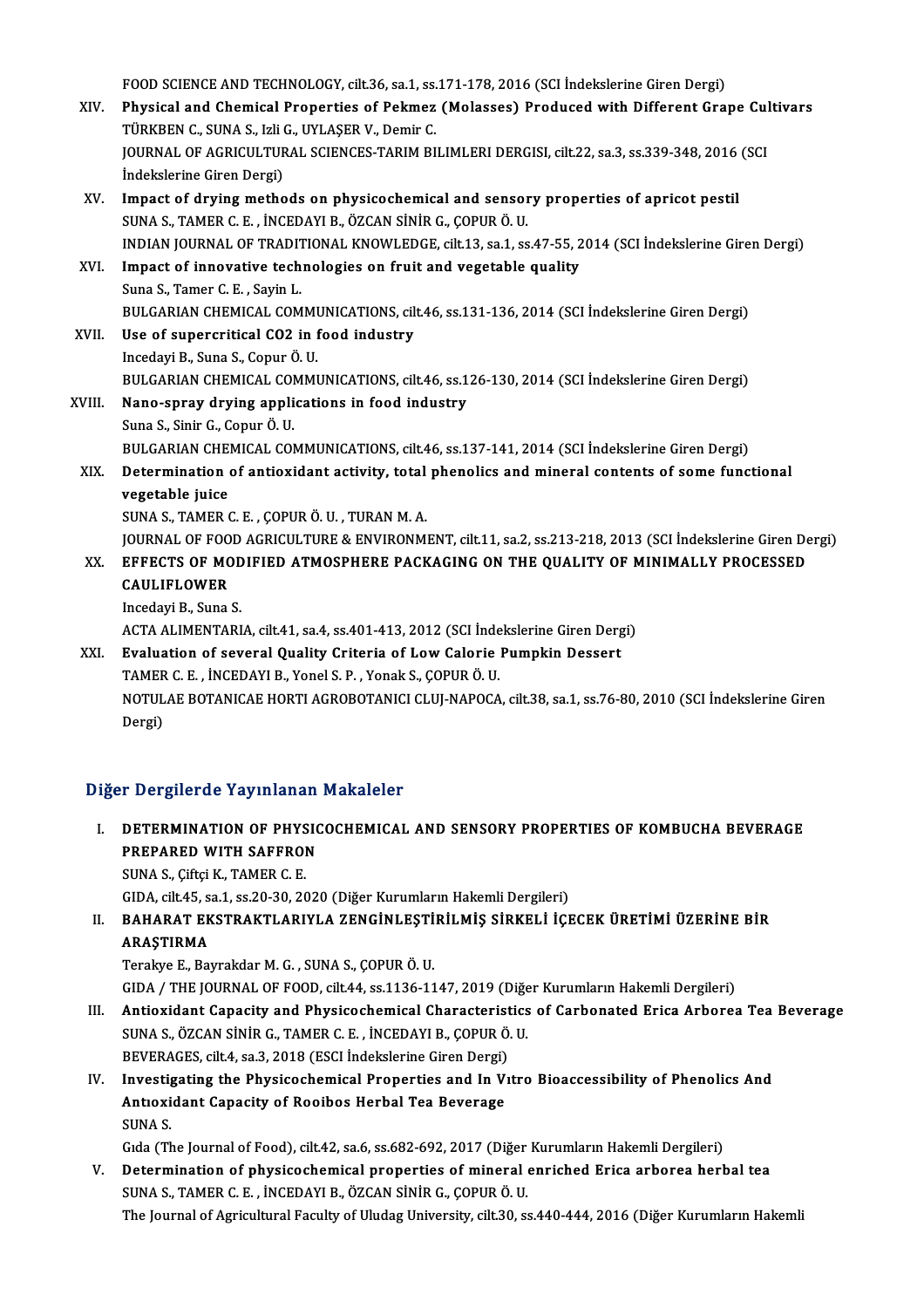Dergileri)

Dergileri)<br>VI. Determination of Physicochemical Properties of Mineral Enriched Erica arborea Herbal Tea<br>Reverses Dergileri)<br><mark>Determina</mark><br>Beverage<br>SUNA S. T4 Beverage<br>SUNA S., TAMER C. E. , İNCEDAYI B., ÖZCAN SİNİR G., ÇOPUR Ö. U. Beverage<br>SUNA S., TAMER C. E. , İNCEDAYI B., ÖZCAN SİNİR G., ÇOPUR Ö. U.<br>The Journal of Agricultural Faculty of Uludag University, cilt.30, 2016 (Diğer Kurumların Hakemli Dergileri)<br>Mikrodalga ve Mikrodalga Destakli Kurutm

## SUNA S., TAMER C. E. , İNCEDAYI B., ÖZCAN SİNİR G., ÇOPUR Ö. U.<br>The Journal of Agricultural Faculty of Uludag University, cilt.30, 2016 (Diğer Kurumların Hakemli Dergileri)<br>VII. Mikrodalga ve Mikrodalga Destekli Kurutm The Journal of A<br>Mikrodalga ve<br>Üzerine Etkisi<br>ÖZKAN KARARA Mikrodalga ve Mikrodalga Destekli Kurutma<br>Üzerine Etkisi<br>ÖZKAN KARABACAK A., ÖZCAN SİNİR G., SUNA S.<br>Uludağ Üniversitesi Zireat Fakültesi Dergisi, silt 26 Üzerine Etkisi<br>ÖZKAN KARABACAK A., ÖZCAN SİNİR G., SUNA S.<br>Uludağ Üniversitesi Ziraat Fakültesi Dergisi, cilt.29, sa.2, ss.125-135, 2015 (Diğer Kurumların Hakemli Dergileri)<br>The Effects of Lesithin and Bolyglycaral Bolygis

ÖZKAN KARABACAK A., ÖZCAN SİNİR G., SUNA S.<br>Uludağ Üniversitesi Ziraat Fakültesi Dergisi, cilt.29, sa.2, ss.125-135, 2015 (Diğer Kurumların Hakemli Dergileri<br>VIII. The Effects of Lecithin and Polyglycerol Polyricinolea Uludağ Ünive<br>The Effects<br>Chocolates<br>Peker B. B. The Effects of Lecithin and Polyglycerol P<br>Chocolates<br>Peker B. B. , TAMER C. E. , SUNA S., ÇOPUR Ö. U.<br>Uludağ Üniversitesi Zireet Fekültesi Dergisi, silt Chocolates<br>Peker B. B. , TAMER C. E. , SUNA S., ÇOPUR Ö. U.<br>Uludağ Üniversitesi Ziraat Fakültesi Dergisi, cilt.27, sa.2, ss.55-69, 2014 (Diğer Kurumların Hakemli Dergileri)

Peker B. B. , TAMER C. E. , SUNA S., ÇOPUR Ö. U.<br>Uludağ Üniversitesi Ziraat Fakültesi Dergisi, cilt.27, sa.2, ss.55-69, 2014 (Diğer Kuru<br>IX. Hurdle Technology for Shelf Stable Minimally Processed Potato cv. Agria<br>INCEDAVI

- Uludağ Üniversitesi Ziraat Fakültesi Dergisi, cilt.<br>Hurdle Technology for Shelf Stable Minima<br>İNCEDAYI B., TAMER C. E. , SUNA S., ÇOPUR Ö. U.<br>Uludağ Üniversitesi Ziraat Fakültesi Dergisi, silt. Hurdle Technology for Shelf Stable Minimally Processed Potato cv. Agria<br>İNCEDAYI B., TAMER C. E. , SUNA S., ÇOPUR Ö. U.<br>Uludağ Üniversitesi Ziraat Fakültesi Dergisi, cilt.28, sa.1, ss.29-42, 2014 (Diğer Kurumların Hakemli İNCEDAYI B., TAMER C. E. , SUNA S., ÇOPUR Ö. U.<br>Uludağ Üniversitesi Ziraat Fakültesi Dergisi, cilt.28<br>X. Gıda Alerjisi Reaksiyonları<br>KARAKILIC M., SUNA S., TAMER C. E. , COPUR Ö. U.
- Uludağ Üniversitesi Ziraat Fakültesi Dergisi, cilt.28<br>Gıda Alerjisi Reaksiyonları<br>KARAKILIÇ M., SUNA S., TAMER C. E. , ÇOPUR Ö. U.<br>Uludağ Üniversitesi Zirast Fakültesi Dergisi, silt 29 Gıda Alerjisi Reaksiyonları<br>KARAKILIÇ M., SUNA S., TAMER C. E. , ÇOPUR Ö. U.<br>Uludağ Üniversitesi Ziraat Fakültesi Dergisi, cilt.28, sa.1, ss.73-80, 2014 (Diğer Kurumların Hakemli Dergileri)<br>Hundle Teshnelesu fan Shelf Stab
- XI. Hurdle Technology for Shelf Stable MinimallyProcessed Potato cv. Agriaa Uludağ Üniversitesi Ziraat Fakültesi Dergisi, cilt.<br>Hurdle Technology for Shelf Stable Minima<br>İNCEDAYI B., TAMER C. E. , SUNA S., ÇOPUR Ö. U.<br>Bursa Uludağ Üniversitesi Ziraat Fakültesi Dergi Bursa Uludağ Üniversitesi Ziraat Fakültesi Dergisi, cilt.28, sa.1, ss.29-42, 2014 (Diğer Kurumların Hakemli Dergileri) INCEDAYI B., TAMER C. E., SUNA S., COPUR Ö. U. Bursa Uludağ Üniversitesi Ziraat Fakültesi Dergisi, cilt.28, sa.1, ss.29-42, 2014 (Diğer Kurumların Hakemli<br>Dergileri)<br>XII. The effects of lecithin and polyglycerol polyricinoleate PGPR on quality of milk bitter and white<br>

# Dergileri)<br>The effect<br>chocolate<br><sup>Purak Park</sup> The effects of lecithin and polyglycerol polyrich<br>chocolate<br>Burak Barkın P., SUNA S., TAMER C. E. , ÇOPUR Ö. U.<br>U.Ü. Zirast Fakültesi Dergisi, silt 27, ss 2, ss 55, 69, 2

chocolate<br>Burak Barkın P., SUNA S., TAMER C. E. , ÇOPUR Ö. U.<br>U.Ü. Ziraat Fakültesi Dergisi, cilt.27, sa.2, ss.55-69, 2013 (Diğer Kurumların Hakemli Dergileri) Burak Barkın P., SUNA S., TAMER C. E. , ÇOPUR Ö. U.<br>U.Ü. Ziraat Fakültesi Dergisi, cilt.27, sa.2, ss.55-69, 2013 (Diğer Kurumların Hakemli D<br>XIII. Ülkemizde Tüketilen Bazı Bitki Çaylarının Üretimi ve Sağlık Üzerine Etk

- SUNAS., İNCEDAYIB.,ÇOPURÖ.U. Ülkemizde Tüketilen Bazı Bitki Çaylarının Üretimi ve Sağlık Üzerine Etkile<br>SUNA S., İNCEDAYI B., ÇOPUR Ö. U.<br>Gıda Teknolojisi, cilt.17, sa.8, ss.74-75, 2013 (Diğer Kurumların Hakemli Dergileri)<br>Türkiye de Üretiler Bazı Kur Gıda Teknolojisi, cilt.17, sa.8, ss.74-75, 2013 (Diğer Kurumların Hakemli Dergileri)<br>XIV. Türkiye de Üretilen Bazı Kurutulmuş Meyvelerin Ekonomik Önemi
- Gıda Teknolojisi, cilt.17, sa.8, ss.74-75, 2013 (Diğe<br>**Türkiye de Üretilen Bazı Kurutulmuş Meyve**l<br>SUNA S., ÖZCAN SİNİR G., Özyürek H., ÇOPUR Ö. U.<br>Terun Türk, silt 41, se 66,71, 2012 (Hekemeir Deru Türkiye de Üretilen Bazı Kurutulmuş Meyveler<br>SUNA S., ÖZCAN SİNİR G., Özyürek H., ÇOPUR Ö. U.<br>Tarım Türk, cilt.41, ss.66-71, 2013 (Hakemsiz Dergi)<br>Fankaiyanel İsasak Bazanında Mayya Sahza S.J.

## SUNA S., ÖZCAN SİNİR G., Özyürek H., ÇOPUR Ö. U.<br>Tarım Türk, cilt.41, ss.66-71, 2013 (Hakemsiz Dergi)<br>XV. Fonksiyonel İçecek Pazarında Meyve-Sebze Sularının Yeri ve Sağlık Üzerine Etkileri<br>SUNA S. COPUR Ö. U Tarım Türk, cilt.41, ss.66-71, 2013 (Hakemsiz Dergi)<br>Fonksiyonel İçecek Pazarında Meyve-Sebze Sularının Yeri ve Sağlık Üzerine Etkileri<br>SUNA S., ÇOPUR Ö. U.<br>Gıda Mühendisliği Dergisi, cilt.13, sa.30, ss.101-107, 2010 (Diğe Fonksiyonel İçecek Pazarında Meyve-Sebze Sularının Yeri ve Sağlık Üzerine Etkileri<br>SUNA S., ÇOPUR Ö. U.<br>Gıda Mühendisliği Dergisi, cilt.13, sa.30, ss.101-107, 2010 (Diğer Kurumların Hakemli Dergileri)<br>Güyenilir Gıde Sistem

XVI. Güvenilir Gıda Sistemleri SUNAS.,ÇOPURÖ.U. Türk Tarım, sa.186, ss.28-33, 2009 (Hakemsiz Dergi)

## Kitap & Kitap Bölümleri

Itap & Kitap Bölümleri<br>I. 01. A New Approach: Replacement and Alternative Foods For Food Industry<br>SINA S. COPUP Ö U Sunday Bordin.<br> **SUNAS., COPUR Ö. U.**<br>
Handbook of Food B. 01. A New Approach: Replacement and Alternative Foods For Food Industry<br>SUNA S., ÇOPUR Ö. U.<br>Handbook of Food Bioengineering (Multi-Volume Set), Vol 17: Alternative and Replacement Foods, Alexandru<br>Crumeseecu Aline Merie H

SUNA S., ÇOPUR Ö. U.<br>Handbook of Food Bioengineering (Multi-Volume Set), Vol 17: *I*<br>Grumezescu Alina-Maria Holban, Editör, Elsevier, ss.1-30, 2018

# Grumezescu Alina-Maria Holban, Editör, Elsevier, ss.1-30, 2018<br>Hakemli Kongre / Sempozyum Bildiri Kitaplarında Yer Alan Yayınlar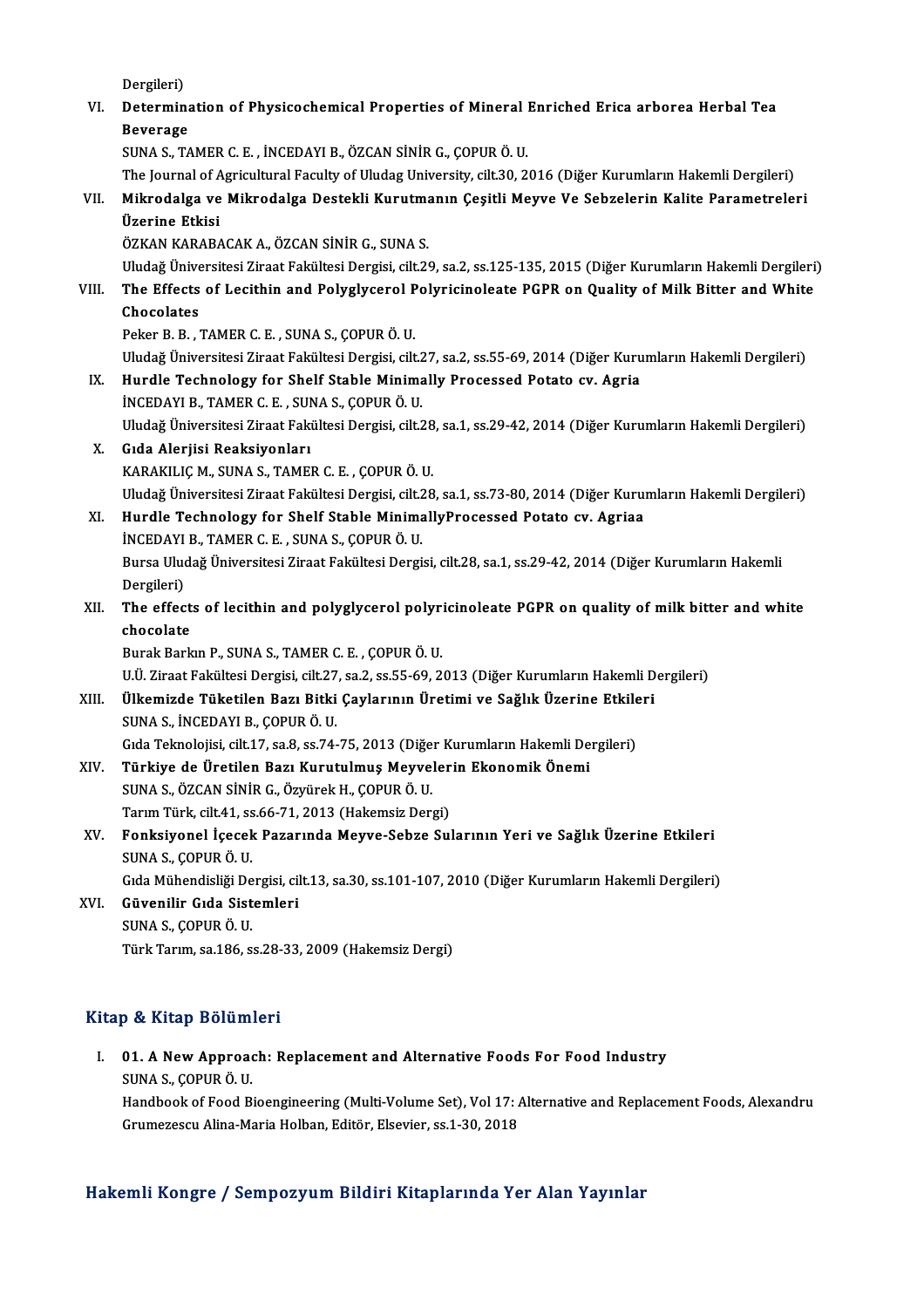I. Drying Kinetics and Color Properties of Lemon Balm(Melissa officinalis)Leaves Dried by Convective **Drying Kinetics<br>Hot Air Drying<br>SUNA S. ÖZVAN I** Drying Kinetics and Color Properties of Lemon Baln<br>Hot Air Drying<br>SUNA S., ÖZKAN KARABACAK A., TAMER C. E. , ÇOPUR Ö. U.<br>YUth International Conference of Eood Physicista 22, 25. Hot Air Drying<br>SUNA S., ÖZKAN KARABACAK A., TAMER C. E. , ÇOPUR Ö. U.<br>XIIIth International Conference of Food Physicists, 23 - 25 Ekim 2018<br>Comparison of Different Eutrastion Methode for the Determin SUNA S., ÖZKAN KARABACAK A., TAMER C. E. , ÇOPUR Ö. U.<br>XIIIth International Conference of Food Physicists, 23 - 25 Ekim 2018<br>II. Comparison of Different Extraction Methods for the Determination of Polyphenols<br>SUNA S. XIIIth In<br>Compai<br>SUNA S.<br>ICPEPS Comparison of Different Extraction Methods for the Determination of Polyphenols<br>SUNA S.<br>ICBFBS Amsterdam 2018: 20th International Conference on Biotechnology, Food and Beverage Sciences, 12 - 13<br>Subat 2019 SUNA S.<br>ICBFBS Ams<br>Şubat 2018<br>Influence C ICBFBS Amsterdam 2018: 20th International Conference on Biotechnology, Food and Beverage Sciences, 12<br>
Subat 2018<br>
III. Influence Of Convective Hot Air Drying On Drying Kinetics And Some Quality Characteristics Of<br>
Bumphy Subat 2018<br>Influence Of Co<br>Pumpkın Slıces<br>ÖZKAN KARARAC Influence Of Convective Hot Air Drying On Drying K<br>Pumpkin Slices<br>ÖZKAN KARABACAK A., TAMER C. E. , SUNA S., ÇOPUR Ö. U.<br>19th International Nutrition Diagnestics Conference 22, 2 Pumpkın Slices<br>ÖZKAN KARABACAK A., TAMER C. E. , SUNA S., ÇOPUR Ö. U.<br>18th International Nutrition Diagnostics Conference, 22 - 25 Eylül 2018 IV. Determination of Physicochemical Properties,Bioaccessibility of Phenolics and Antioxidant Capacity 18th International Nutrition Diagnostics Conference, 22<br>Determination of Physicochemical Properties,Bio<br>of Mineral Enriched Linden Herbal TeaBeverage<br>SUNA S. TAMER C.E., COBUR Ö.U. Determination of Physicochem<br>of Mineral Enriched Linden He<br>SUNA S., TAMER C. E. , ÇOPUR Ö. U.<br>ICBEBS Amstandam 2019, 20th Int ICBFBS Amsterdam 2018: 20th International Conference on Biotechnology, Food and Beverage Sciences, 12 - 13<br>Subat 2018 SUNA S., TAMER C. E., COPUR Ö. U. ICBFBS Amsterdam 2018: 20th International Conference on Biotechnology, Food and Bevera<br>Şubat 2018<br>V. Meyve Sularında Püskürtmeli Kurutma (Sprey Kurutma) Yönteminin Uygulanması<br>SUNA S. Sobin K.G. COBUP Ö.U Şubat 2018<br><mark>Meyve Sularında Püskürtmeli</mark><br>SUNA S., Şahin K. G. , ÇOPUR Ö. U.<br>4. Uluslararesi Gida Konsresi Tür Meyve Sularında Püskürtmeli Kurutma (Sprey Kuru<br>SUNA S., Şahin K. G. , ÇOPUR Ö. U.<br>4. Uluslararası Gıda Kongresi, Türkiye, 28 - 29 Eylül 2017<br>In Vive Elever Belesse Erem Esede SUNA S., Şahin K. G. , ÇOPUR Ö. U.<br>4. Uluslararası Gıda Kongresi, Türkiye, 28 - 29 Ey.<br>VI. In Vivo Flavor Release From Foods<br>ÖZKAN KARABACAK A., ÖZCAN SİNİR G., SUNA S. 4. Uluslararası Gıda Kongresi, Türkiye, 28 - 29 Eylül 2017 15thWeurman Flavour Research Symposium, 18 - 22 Eylül 2017 ÖZKAN KARABACAK A., ÖZCAN SİNİR G., SUNA S.<br>15thWeurman Flavour Research Symposium, 18 - 22 Eylül 2017<br>VII. Determination of Total Phenolic Content and Antioxidant Capacities of energy Reduced Erica<br>Arbores Herbal Tes 15thWeurman Flavour Research Symposium, 18 - 22 Eylül 2017<br>Determination of Total Phenolic Content and Antioxidant Capacit<br>Arborea Herbal Tea Beverages Via an In-Vitro digestion Method<br>SUNA S. TAMER C. E. COPUR Ö. U Determination of Total Phenoli<br>Arborea Herbal Tea Beverages<br>SUNA S., TAMER C. E. , ÇOPUR Ö. U.<br>Eth International Conference on Es Arborea Herbal Tea Beverages Via an In-Vitro digestion Method<br>SUNA S., TAMER C. E., ÇOPUR Ö. U. VIII. Determination of Physicochemical Properties of Mineral Enriched Erica arborea Herbal Tea<br>Beverage 5th International Conference on Food Digestion, 4 - 06 Nisan 2017 SUNAS.,TAMERC.E. , İNCEDAYIB.,ÖZCANSİNİRG.,ÇOPURÖ.U. 27th International Scientific-Expert Congress of Agriculture and Food Industry, 26 - 28 Eylül 2016 SUNA S., TAMER C. E. , İNCEDAYI B., ÖZCAN SİNİR G., ÇOPUR Ö. U.<br>27th International Scientific-Expert Congress of Agriculture and Food Industry, 26 - 28 Eylül 2016<br>IX. Antioxidant Activity Total Phenolic Content And Physico 27th International Scientific-Exper<br>Antioxidant Activity Total Pher<br>Arborea Herbal Tea Beverage<br>ÖZCAN SİNİB C. SINA S. TAMER G Antioxidant Activity Total Phenolic Content And Physicoc.<br>Arborea Herbal Tea Beverage<br>ÖZCAN SİNİR G., SUNA S., TAMER C. E. , İNCEDAYI B., ÇOPUR Ö. U.<br>U International Conference en Food Chemistry & Technology, 14 Arborea Herbal Tea Beverage<br>ÖZCAN SINIR G., SUNA S., TAMER C. E. , INCEDAYI B., ÇOPUR Ö. U.<br>II International Conference on Food Chemistry & Technology, 14 - 16 Kasım 2016<br>Evaluation of Physicoshomisel Proporties Bioaccessi ÖZCAN SINIR G., SUNA S., TAMER C. E. , INCEDAYI B., ÇOPUR Ö. U.<br>II International Conference on Food Chemistry & Technology, 14 - 16 Kasım 2016<br>X. Evaluation of Physicochemical Properties Bioaccessibility of Phenolics and A II International Conference on F<br>Evaluation of Physicochemica<br>Linden Herbal Tea Beverage<br>COPUP Ö UL TAMER C EL SUNA Evaluation of Physicochemical Properties Bioaccessibility<br>Linden Herbal Tea Beverage<br>ÇOPUR Ö. U., TAMER C. E., SUNA S., ÖZCAN SİNİR G., İNCEDAYI B.<br>17th International Nutrition & Diagnestics Conference 9, 12 Ekir Linden Herbal Tea Beverage<br>ÇOPUR Ö. U. , TAMER C. E. , SUNA S., ÖZCAN SİNİR G., İNCEDAYI B.<br>17th International Nutrition & Diagnostics Conference, 9 - 12 Ekim 2016<br>Kombucha Tea and Its Hoalth Promoting Effects COPUR Ö. U., TAMER C. E., SUNA S., ÖZCAN SINIR G., IN<br>17th International Nutrition & Diagnostics Conference,<br>XI. Kombucha Tea and Its Health Promoting Effects<br>TAMER C. E. SUNA S. ÖZKAN KARARACAK A. COPUR 17th International Nutrition & Diagnostics Conference, 9 - 12 Ekim 2016<br>XI. Kombucha Tea and Its Health Promoting Effects<br>TAMER C. E., SUNA S., ÖZKAN KARABACAK A., ÇOPUR Ö. U., TÜRKOL B. Kombucha Tea and Its Health Promoting Effects<br>TAMER C. E. , SUNA S., ÖZKAN KARABACAK A., ÇOPUR Ö. U. , TÜRKOL B.<br>16th International Nutrition & Diagnostics Conference, PRAG, Çek Cumhuriyeti, 3 - 06 Ekim 2016<br>A. Study on Th XII. A Study on The Production of Apricot Nectar Fortified With Green Coffee Extract COPUR Ö. U., TAMER C. E., ÖZKAN KARABACAK A., SUNA S. 16th International Nutrition & Diagnostics Conference, PRA<br>A Study on The Production of Apricot Nectar Fortific<br>COPUR Ö. U., TAMER C. E., ÖZKAN KARABACAK A., SUNA S. 17th International Nutrition & Diagnostics Conference, PRAG, Çek Cumhuriyeti, 9 - 12 Ekim 2016 XIII. Kombucha Tea and Its Health Promoting Effects TAMERC.E. ,SUNAS.,ÖZKANKARABACAKA.,ÇOPURÖ.U. ,TÜRKOLB. Kombucha Tea and Its Health Promoting Effects<br>TAMER C. E. , SUNA S., ÖZKAN KARABACAK A., ÇOPUR Ö. U. , TÜRKOL B.<br>17th International Nutrition & Diagnostics Conference, PRAG, Çek Cumhuriyeti, 3 - 06 Ekim 2016<br>Fertification TAMER C. E., SUNA S., ÖZKAN KARABACAK A., ÇOPUR Ö. U., T<br>17th International Nutrition & Diagnostics Conference, PRAG,<br>XIV. Fortification of Lemonade with Several Herb Extracts<br>TAMER C. E., YEKELER E. Z., COPUR Ö. U., İNCER 17th International Nutrition & Diagnostics Conference, PRAG, Çe<br>Fortification of Lemonade with Several Herb Extracts<br>TAMER C. E., YEKELER F. Z., ÇOPUR Ö. U., İNCEDAYI B., SUNA S.<br>17th International Nutrition & Diagnostics Fortification of Lemonade with Several Herb Extracts<br>TAMER C. E., YEKELER F. Z., ÇOPUR Ö. U., İNCEDAYI B., SUNA S.<br>17th International Nutrition & Diagnostics Conference, PRAG, 3 - 06 Ekim 2016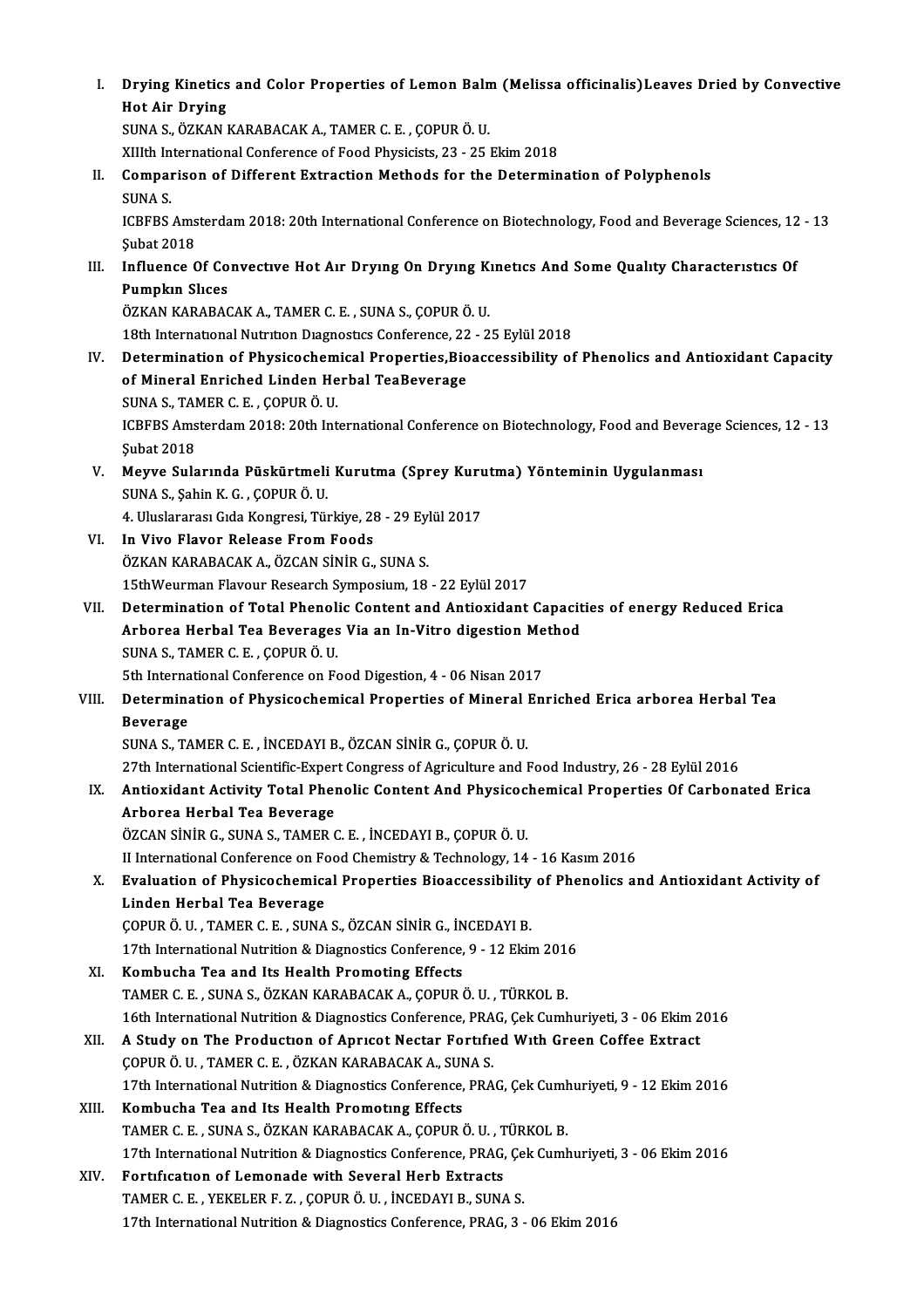| XV.     | Fortification of Lemonade with Several Herb Extracts                                                               |
|---------|--------------------------------------------------------------------------------------------------------------------|
|         | TAMER C. E., YEKELER F. Z., ÇOPUR Ö. U., İNCEDAYI B., SUNA S.                                                      |
|         | 16th International Nutrition Diagnostics Conference, 3 - 06 Ekim 2016                                              |
| XVI.    | Evaluation of Physicochemical Properties Bioaccessibility of Phenolics and Antioxidant Activity of                 |
|         | Linden Herbal Tea Beverage                                                                                         |
|         | ÇOPUR Ö. U., TAMER C. E., SUNA S., ÖZCAN SİNİR G., İNCEDAYI B.                                                     |
|         | 17th International Nutrition & Diagnostics Conference, PRAG, Çek Cumhuriyeti, 3 - 06 Ekim 2016                     |
| XVII.   | A Study on the Production of Apricot Nectar Enriched with Green Coffee Extract                                     |
|         | ÇOPUR Ö. U., TAMER C. E., ÖZKAN KARABACAK A., SUNA S.                                                              |
|         | 16th International Nutrition & Diagnostics Conference, Prag, Çek Cumhuriyeti, 3 - 06 Ekim 2016                     |
| XVIII.  | Application of Cold Plasma Technology in Food Industry                                                             |
|         | ULU Ș., SUNA S., ÇOPUR Ö. U.                                                                                       |
|         | 27th International Scientific-Expert Congress of Agriculture and Food Industry, Bursa, Türkiye, 26 - 28 Eylül 2016 |
| XIX.    | Recovery of B Carotene from Plant By Products by Using Different Extraction Methods                                |
|         | DURMUŞ F., SUNA S., ÇOPUR Ö. U.                                                                                    |
|         | 27th International Scientific-Expert Congress of Agriculture and Food Industry, Bursa, Türkiye, 26 - 28 Eylül 2016 |
| XX.     | Hurdle Technology for Shelf Stable Minimally Processed Potato cv Agria                                             |
|         | INCEDAYI B., TAMER C. E., SUNA S., ÇOPUR Ö. U.                                                                     |
|         | 18th World Congress of Food Science & Technology, 21 - 25 Ağustos 2016                                             |
| XXI.    | Yüksek Fruktozlu Mısır Şurubu Tüketiminin Obezite Üzerine Etkisi                                                   |
|         | ÖZCAN SİNİR G., SUNA S., ÇOPUR Ö. U.                                                                               |
|         | Ulusal Çocuk, Ergen ve Yetişkin Obezitesi Kongresi, Türkiye, 7 - 10 Nisan 2016                                     |
| XXII.   | Vakum Altında Kurutmanın Dilimlenmiş Ayvanın Renk ve C Vitamini İçeriğine Etkisi                                   |
|         | ÖZCAN SİNİR G., SUNA S., TAMER C. E., ÇOPUR Ö. U.                                                                  |
|         | Pamukkale Gıda Sempozyumu III, Türkiye, 13 Mayıs 2015                                                              |
| XXIII.  | ISIL OLMAYAN YENİ TEKNİKLERİN BALIN KALİTE FAKTÖRLERİÜZERİNE ETKİLERİ                                              |
|         | ÖZKAN KARABACAK A., ÖZCAN SİNİR G., SUNA S.                                                                        |
|         | 1st International Congress on Safety and Authenticity of Bee Products, 21 - 22 Mayıs 2015                          |
| XXIV.   | Ballarda Uçucu Bileşen Profiline Dayalı Coğrafi Orijin Tespiti                                                     |
|         | ÖZCAN SİNİR G., SUNA S., ÖZKAN KARABACAK A.                                                                        |
|         | 1st International Congress on Safety and Authenticity of Bee Products, 21 - 22 Mayıs 2015                          |
| XXV.    | Isıl olmayan yeni tekniklerin balın kalite faktörleri üzerine etkileri                                             |
|         | ÖZKAN KARABACAK A., ÖZCAN SİNİR G., SUNA S.                                                                        |
|         | Uluslararası Gıda Güvenliği ve Otantisite Kongresi-Kovandan Sofraya, İstanbul, Türkiye, 21 - 22 Mayıs 2015         |
| XXVI.   | VAKUM ALTINDA KURUTMANIN DİLİMLENMİŞ AYVANIN RENK VE C VİTAMİNİ İÇERİĞİNE ETKİSİ                                   |
|         | ÖZCAN SİNİR G., SUNA S., TAMER C. E., ÇOPUR Ö. U.                                                                  |
|         | Pamukkale Gıda Sempozyumu III, Türkiye, 13 - 15 Mayıs 2015<br>ORTA NEMLİ GIDALARIN GIDA SANAYİNDEKİ YERİ           |
| XXVII.  | ÖZCAN SİNİR G., SUNA S., TAMER C. E.                                                                               |
|         | Pamukkale Gıda Sempozyumu III, Türkiye, 13 - 15 Mayıs 2015                                                         |
| XXVIII. | MIKRODALGA İLE KURUTMANIN ÇEŞİTLI MEYVE VE SEBZELERİN KALİTE PARAMETRELERİ ÜZERİNE                                 |
|         | <b>ETKİSİ</b>                                                                                                      |
|         | Özkan Karabacak A., Özcan Sinir G., Suna S.                                                                        |
|         | Pamukkale Gıda Sempozyumu III, Denizli, Türkiye, 13 - 15 Mayıs 2015                                                |
| XXIX.   | Orta Nemli Gıdaların Gıda Sanayindeki Yeri                                                                         |
|         | ÖZCAN SİNİR G., SUNA S., TAMER C. E.                                                                               |
|         | Pamukkale Gıda Sempozyumu III, Türkiye, 13 - 15 Mayıs 2015                                                         |
| XXX.    | Mikrodalga ile kurutmanın çeşitli meyve ve sebzelerin kalite parametreleri üzerine etkisi                          |
|         | ÖZKAN KARABACAK A., ÖZCAN SİNİR G., SUNA S.                                                                        |
|         | Pamukkale Gıda Sempozyumu III, Denizli, Türkiye, 13 - 15 Mayıs 2015                                                |
| XXXI.   | Nano-spray drying applications in food industry                                                                    |
|         |                                                                                                                    |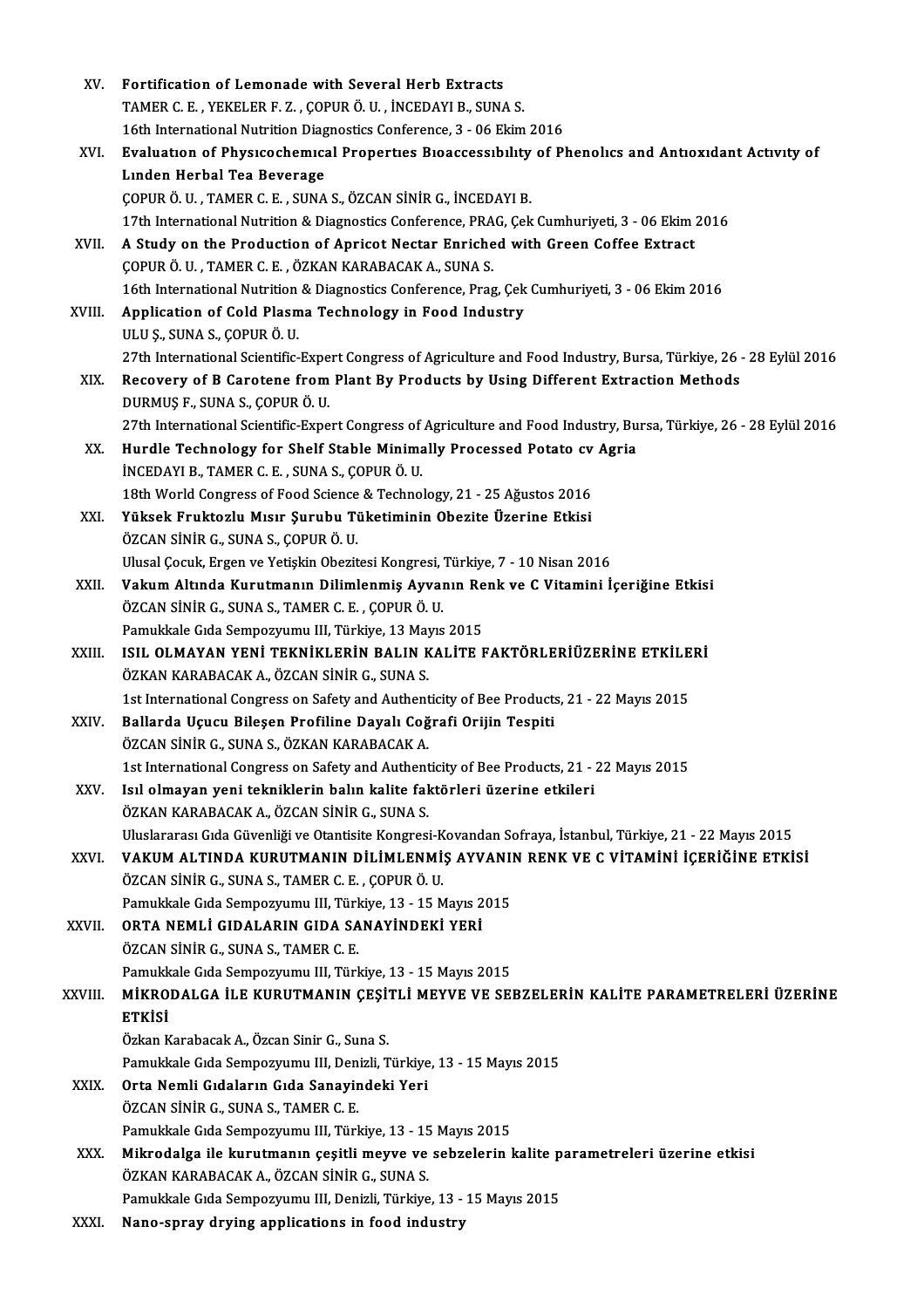|               | SUNA S., ÖZCAN SİNİR G., ÇOPUR Ö. U.                                                                                                                                                       |
|---------------|--------------------------------------------------------------------------------------------------------------------------------------------------------------------------------------------|
|               | XIth International Conference of Food Physicists, 10 - 12 Haziran 2014                                                                                                                     |
| XXXII.        | <b>Practices of Food Enrichment</b>                                                                                                                                                        |
|               | SUNA S., TAMER C. E., COPUR Ö. U.                                                                                                                                                          |
|               | Bursa 3rd International Food Congress, 26 - 27 Eylül 2014                                                                                                                                  |
| XXXIII.       | Akıllı Ambalajlama Teknolojisi ve İzlenebilirlik                                                                                                                                           |
|               | SUNA S., TAMER C. E., ÇOPUR Ö. U.                                                                                                                                                          |
|               | Bursa 3rd International Food Congress, 26 - 27 Eylül 2014                                                                                                                                  |
| <b>XXXIV</b>  | <b>Practises of Food Enrichment</b>                                                                                                                                                        |
|               | SUNA S., TAMER C. E., ÇOPUR Ö. U.                                                                                                                                                          |
|               | Bursa 3. Uluslararası Gıda Kongresi, 26 Eylül 2014                                                                                                                                         |
| <b>XXXV</b>   | Turunçgillerde Hasat Sonrası Meydana Gelen Bozulmalar                                                                                                                                      |
|               | ÖZCAN SİNİR G., SUNA S., İNCEDAYI B.                                                                                                                                                       |
|               | VI. Bahçe Ürünlerinde Muhafaza ve Pazarlama Sempozyumu 22-25 Eylül, Türkiye, 22 - 25 Eylül 2014                                                                                            |
| <b>XXXVI</b>  | Use of Supercritical CO2 in Food Industry                                                                                                                                                  |
|               | INCEDAYI B., SUNA S., COPUR Ö. U.                                                                                                                                                          |
| <b>XXXVII</b> | XI International Conference on Food Physicists, 10 - 12 Haziran 2014, cilt.46, ss.126-130<br>Rapid Monitoring of Volatile Organic Compounds: Selected Ion Flow Tube: Mass Spectrofotometry |
|               | (SIFT-MS)                                                                                                                                                                                  |
|               | ÖZCAN SİNİR G., SUNA S., TAMER C. E.                                                                                                                                                       |
|               | XITH INTERNATIONAL CONFERENCE OF FOOD PHYSICISTS FOOD PHYSICS AND INNOVATIVE TECHNOLOGIES, 10                                                                                              |
|               | Haziran 2014                                                                                                                                                                               |
| XXXVIII.      | Doğal bitki ekstraktlarından bitki çayı içeceği üretimi üzerine bir araştırma                                                                                                              |
|               | ÇOPUR Ö. U., TAMER C. E., İNCEDAYI B., SUNA S., ÖZCAN SİNİR G.                                                                                                                             |
|               | Uludağ Üniversitesi Bilgilendirme ve Ar-Ge Günleri, Bursa, Türkiye, 12 - 14 Kasım 2013                                                                                                     |
| <b>XXXIX</b>  | Ihlamur (Tiia argentea) Ekstraktı ile içime hazır ıhlamur çayı içeceğinin Farklı Tüketim Koşullrına                                                                                        |
|               | Bağlı Olası Genotoksik / Antigenotoksik Etkilerinin in-vivo Araştırılması                                                                                                                  |
|               | ÇOPUR Ö. U. , SÖNMEZ G., ÇİNKILIÇ N., TAMER C. E. , İNCEDAYI B., VATAN Ö., SUNA S., ÖZCAN SİNİR G., öztürkoğlu                                                                             |
|               | s. turacözen ö.                                                                                                                                                                            |
|               | Uludağ Üniversitesi Bilgilendirme ve ARGE günleri, Türkiye, 12 - 14 Kasım 2013                                                                                                             |
| XL.           | Ihlamur Tilia argentea ekstraktı ile içime hazır ıhlamur çayı içeceğinin farklı tüketim koşullarına                                                                                        |
|               | bağlı olası genotoksik antigenotoksik etkilerinin in vivo araştırılması<br>ÇOPUR Ö. U., TAMER C. E., İNCEDAYI B., SUNA S., ÖZCAN SİNİR G., İNAN ÖZTÜRKOĞLU S., TURAÇÖZEN Ö.                |
|               | Uludağ Üniversitesi III. Bilgilendirme ve Ar-Ge Günleri, Bursa, Türkiye, 12 - 14 Kasım 2013                                                                                                |
| XLI.          | Characteristics of Pekmez (Grape Molasses) Traditionally Processed in Bursa, Turkey                                                                                                        |
|               | TURKBEN C., UYLASER V., SUNA S., Yildiz G.                                                                                                                                                 |
|               | The 2nd International Symposium on Traditional Foods From Adriatic to Caucasus, 24 - 26 Ekim 2013                                                                                          |
| XLII.         | A Traditional Taste; "Grape Juice (Şıra)"                                                                                                                                                  |
|               | SUNA S., İNCEDAYI B., ÇOPUR Ö. U.                                                                                                                                                          |
|               | 2nd International Symposium on Traditional Foods from Adriatic to Caucasus, 24 - 26 Ekim 2013, ss.439                                                                                      |
| XLIII.        | Determination of Antioxidant Activity and Total Phenolics of Erica Arborea Herbal Tea Beverage                                                                                             |
|               | SUNA S., İNCEDAYI B., TAMER C. E., ÖZCAN SİNİR G., ÇOPUR Ö. U.                                                                                                                             |
|               | ICFSN 2013 - International Conference on Food Science and Nutrition, 7 - 09 Temmuz 2013                                                                                                    |
| XLIV.         | Effects of High Fructose Corn Syrup (HFCS) on Health                                                                                                                                       |
|               | ÖZCAN SİNİR G., TAMER C. E., İNCEDAYI B., SUNA S., ÇOPUR Ö. U.                                                                                                                             |
|               | ICFSN 2013 - International Conference on Food Science and Nutrition, 7 - 09 Temmuz 2013, cilt.1015                                                                                         |
| XLV.          | Yüksek Fruktozlu Mısır Şurubu Tüketiminin Obezite ve Pankreas Kanseri Oluşumuna Etkisinin                                                                                                  |
|               | Araştırılması<br>COPUR Ö. U., ERCAN İ., SÖNMEZ G., UYLAŞER V., TAMER C. E., KAYA E., İNCEDAYI B., SUNA S., ÖZCAN SİNİR G.,                                                                 |
|               | <b>İNAN ÖZTÜRKOĞLU S.</b>                                                                                                                                                                  |
|               | Uludağ Üniversitesi II. Bilgilendirme ve Ar-Ge Günleri, Bursa, Türkiye, 13 - 15 Kasım 2012                                                                                                 |
|               |                                                                                                                                                                                            |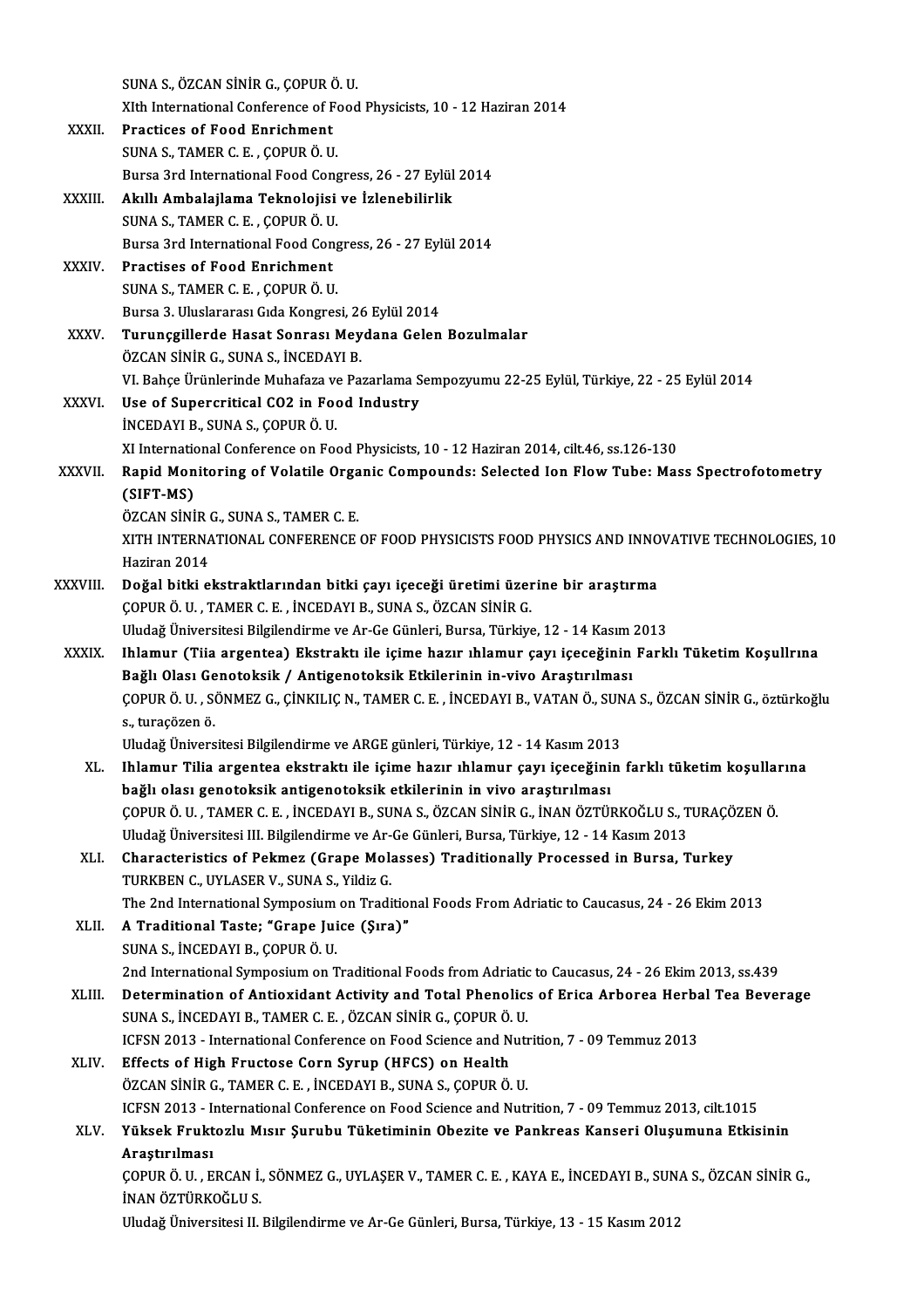| XLVI.       | Bal Üretim Prosesinde HACCP Uygulaması                                                                                                                      |
|-------------|-------------------------------------------------------------------------------------------------------------------------------------------------------------|
|             | SUNA S., ÖZCAN SİNİR G., Anlar D.                                                                                                                           |
|             | 3. Uluslararası Muğla Arıcılık ve Çam Balı Kongresi, Türkiye, 1 - 04 Kasım 2012, ss.401-411                                                                 |
| XLVII.      | Balın Bileşimi ve İnsan Sağlığı Üzerine Etkisi                                                                                                              |
|             | ÖZCAN SİNİR G., SUNA S.                                                                                                                                     |
|             | 3. Uluslararası Muğla Arıcılık ve Çam Balı Kongresi, Türkiye, 1 - 04 Kasım 2012                                                                             |
| XLVIII.     | Health Effects of some Herbs Consumed as Tea                                                                                                                |
|             | SUNA S., İNCEDAYI B., ÇOPUR Ö. U.                                                                                                                           |
|             | BIT'xxs 1st Annual World Congress of SQ Foods, Shenzhen, Çin, 1 - 03 Kasım 2012                                                                             |
| <b>XLIX</b> | Geleneksel Bir Lezzet: Lohusa Şerbeti                                                                                                                       |
|             | SUNA S., ÖZCAN SİNİR G., Yekeler F.Z.                                                                                                                       |
|             | III. Geleneksel Gıdalar Sempozyumu, Türkiye, 10 - 12 Mayıs 2012                                                                                             |
| L.          | Sugar Free Sweeteners: Sugar Alcohols                                                                                                                       |
|             | ÖZCAN SİNİR G., TAMER C. E., SUNA S.                                                                                                                        |
|             | TUBITAK-MAM 4th International Congress on Food and Nutrition, 12 - 14 Ekim 2011                                                                             |
| LI.         | Effects of different drying processes and pretreatments ofn quality properties and nutrients of                                                             |
|             | Lentinus edodes (Shiitake) mushroom                                                                                                                         |
|             | SUNA S., OZTURK A., TAMER C. E., COPUR Ö. U.                                                                                                                |
|             | EURO Food Chem XVI, 6 - 08 Temmuz 2011                                                                                                                      |
| LII.        | Bursa'da Gıda Sektörü ve Gıda Güvenliği                                                                                                                     |
|             | TAMER C. E., SUNA S., COPUR Ö. U.                                                                                                                           |
|             | TMMOB Bursa 3. Kent Sempozyumu, Türkiye, 29 - 30 Nisan 2011                                                                                                 |
| LIII.       | Effects Of Modified Atmosphere Packaging On Quality Of Minimally Processed Cauliflower<br>TAMER C. E., İNCEDAYI B., PARSEKER YÖNEL S., SUNA S., ÇOPUR Ö. U. |
|             | Toplu Beslenme Sistemleri Sempozyumu, Kıbrıs (Kktc), 3 - 06 Haziran 2010                                                                                    |
| LIV.        | Effects Of Different Applications On Quality Of Minimally Processed Fresh Cut Carrot                                                                        |
|             | İNCEDAYI B., TAMER C. E., PARSEKER YÖNEL S., SUNA S., COPUR Ö. U.                                                                                           |
|             | Toplu Beslenme Sistemleri Sempozyumu, Kıbrıs (Kktc), 3 - 06 Haziran 2010                                                                                    |
| LV.         | Farklı yörelerden temin edilen kestanelerin kestane şekeri üretimine uygunluğunun belirlenmesi                                                              |
|             | TAMER C. E., İNCEDAYI B., SUNA S., ÇOPUR Ö. U.                                                                                                              |
|             | 1st International Symposium on "Traditional Foods From Adriatic to Caucasus", Türkiye, 15 - 17 Nisan 2010                                                   |
| LVI.        | Gıda Güvenliği ve Denetim Sistemi                                                                                                                           |
|             | ÇOPUR Ö. U., SUNA S., A Ş.                                                                                                                                  |
|             | Ziraat Mühendisliği VII. Teknik Kongresi, Ankara, Türkiye, 11 - 15 Ocak 2010, ss.1127-1137                                                                  |
| LVII.       | Fresh-Cut (Minimal İşlenmiş) Marul Prosesinde HACCP Sisteminin Uygulanması                                                                                  |
|             | İNCEDAYI B., PARSEKER YÖNEL S., SUNA S.                                                                                                                     |
|             | Bahçe Ürünlerinde IV. Muhafaza ve Pazarlama Sempozyumu, Türkiye, 8 - 11 Ekim 2008, ss.406-414                                                               |
| LVIII.      | Sebzelerin Radyasyonla Muhafazası                                                                                                                           |
|             | ÖZTÜRK A., TAMER C. E., SUNA S., ÇOPUR Ö. U.                                                                                                                |
|             | 7. Sebze Tarımı Sempozyumu, Yalova, Türkiye, 26 - 29 Ağustos 2008                                                                                           |
| LIX.        | Küresel Bir Sorun: Beslenme                                                                                                                                 |
|             | SUNA S., PARSEKER YÖNEL S., İNCEDAYI B.                                                                                                                     |
|             | VIII. Ulusal Tarım Ekonomisi Kongresi, Türkiye, 25 - 27 Haziran 2008, cilt.392                                                                              |
| LX.         | Gıda Sanayinde Uygulanan Kalite Yönetim Sistemleri                                                                                                          |
|             | PARSEKER YÖNEL S., İNCEDAYI B., SUNA S.                                                                                                                     |
|             | VIII. Ulusal Tarım Ekonomisi Kongresi, Türkiye, 25 - 27 Haziran 2008, cilt.437                                                                              |
| LXI.        | Trabzon Hurmasının Bileşimi ve Besleyici Değeri                                                                                                             |
|             | Parseker S., Uylaser V., SUNA S.                                                                                                                            |
|             | Türkiye 10. Gıda Kongresi, Türkiye, 21 - 23 Mayıs 2008                                                                                                      |